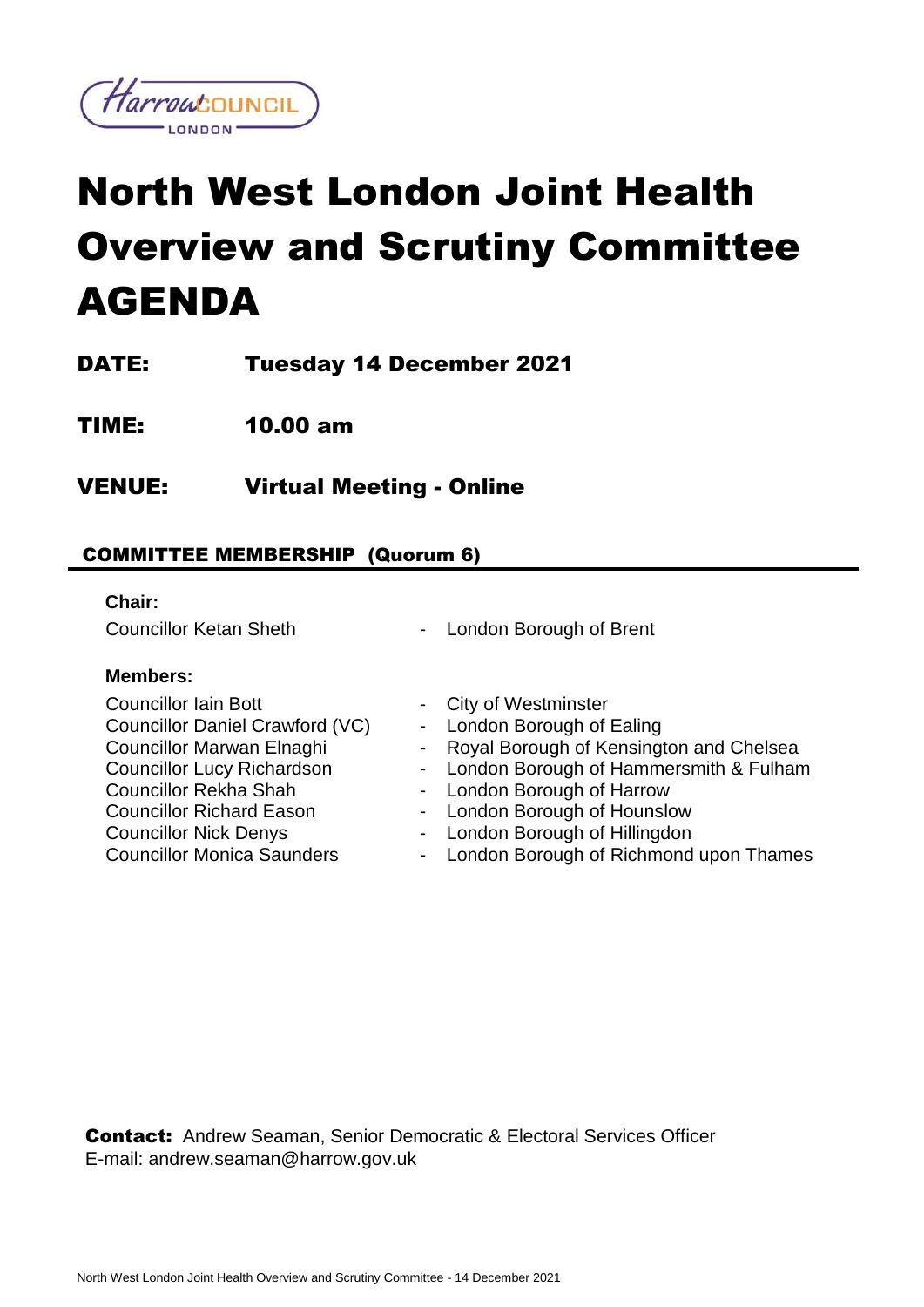# Useful Information

## **Meeting details:**

This meeting is open to the press and public and can be viewed on [www.harrow.gov.uk/virtualmeeting](http://www.harrow.gov.uk/virtualmeeting)

# **Filming / recording of meetings**

Please note that proceedings at this meeting may be recorded or filmed. If you choose to attend, you will be deemed to have consented to being recorded and/or filmed. The recording will be made available on the Council website following the meeting

**Agenda publication date: 6 December 2021**